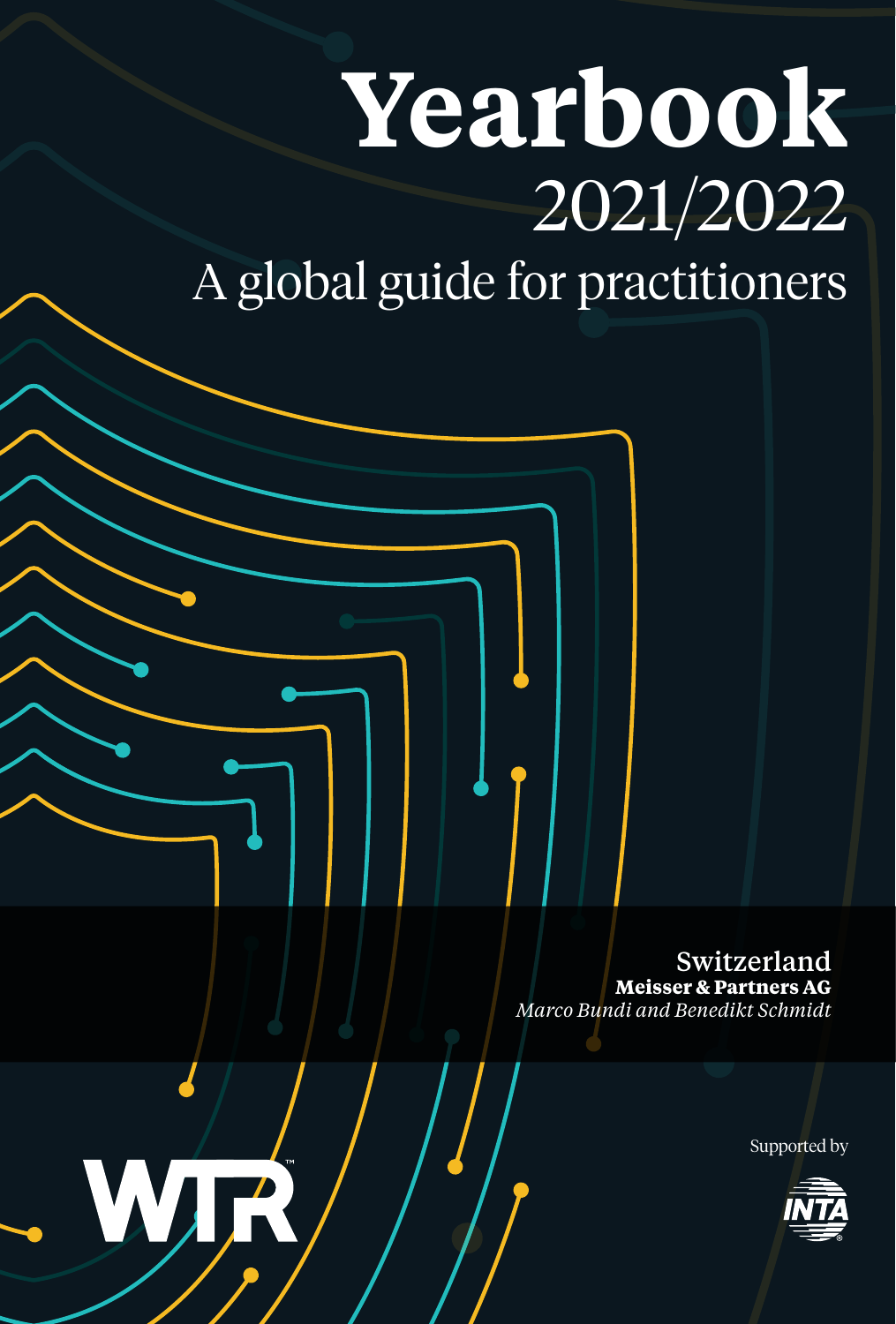## **Meisser & Partners**

Trademarks and Law - www.swisstm.com

### **Your leading trademarks team in Switzerland**

We are a team of eight professionals (attorneys at law, paralegals, secretaries) fully specialised in trademarks work and related areas. We represent local and foreign clients in Switzerland and are internationally responsible for a number of well-known brands, amongst others in the fields of tobacco (cigars), cosmetics, tourism, financial services, stock exchange indices, food, textiles, sporting goods, supermarkets, technical products and names of celebrities.

We provide prosecution and litigation services, including trademarks clearance, filing, prosecution, licensing, anti-counterfeiting, customs measures, Alternative Dispute Resolution and legal services in related areas (incusing designs, copyrights, trade names, geographical indications, personal rights, unfair competition, patent litigation), as well as notarial services (establishing companies, notarization of documents).

You will find further information on our office, our publications, our fees and further resources at **www.swisstm.com** 





**Dr. J. David Meisser Lic. Benedikt Schmidt Dr. Marco Bundi** 



LL.M., Attorney at Law, Notary Public

### **Meisser & Partners AG**

Postal Address and Office: Office Klosters: Office Zurich: mail@swisstm.com Schulstrasse 1 Bahnhofstrasse 6 Hafnerstrasse 45 Tel +41 81 410 23 23 Switzerland Switzerland Switzerland www.swisstm.com

Fax +41 81 410 23 24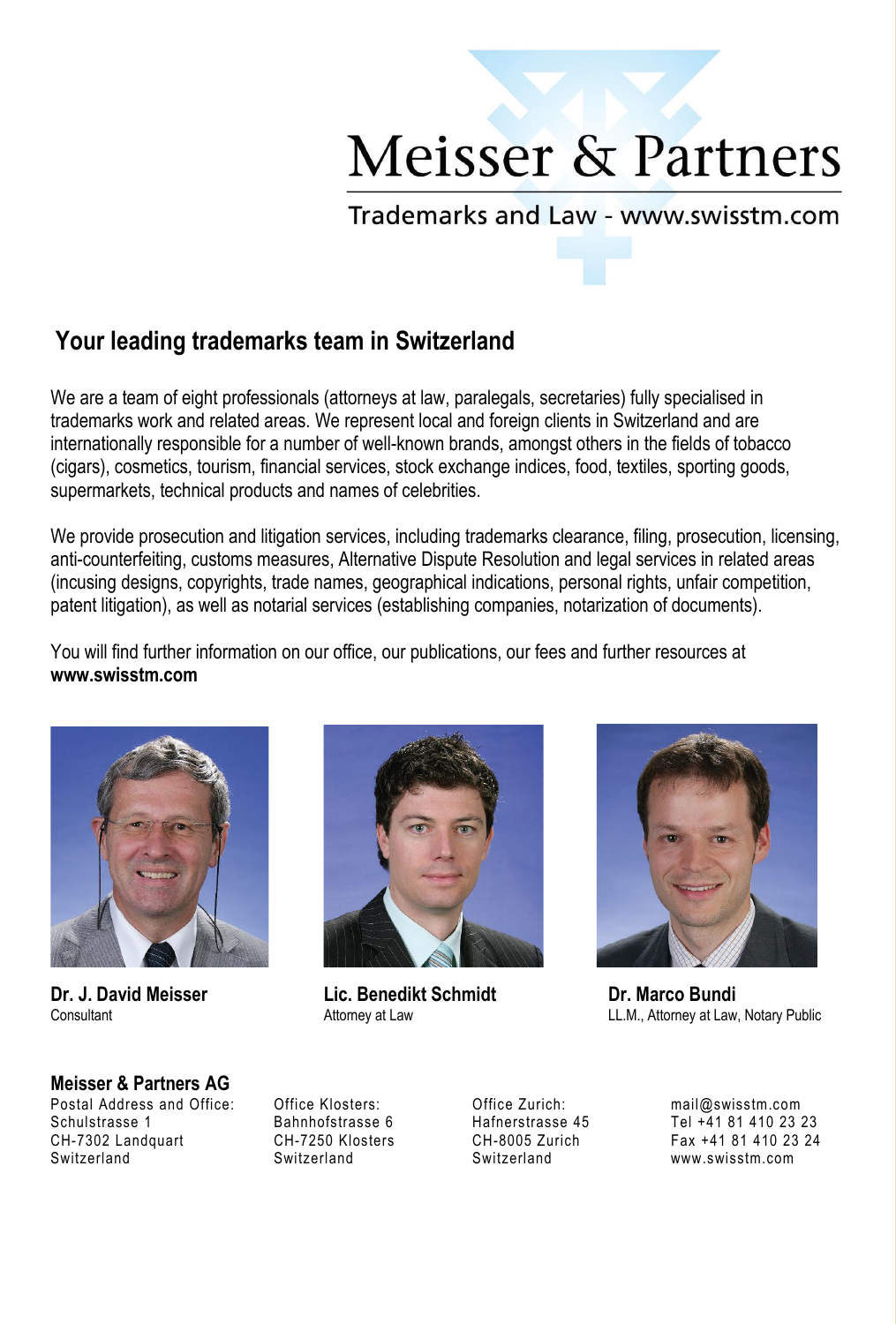## **Switzerland**

### Meisser & Partners AG



Authors **Marco Bundi** and **Benedikt Schmidt**

#### **Legal framework National**

The basic principles for trademark protection in Switzerland are contained in the Federal Act on the Protection of Trademarks and Indications of Source and the Trademark Protection Ordinance. The latest revisions of the act regarding 'Swissness', providing administrative trademark cancellation proceedings on the grounds of non-use and better protection for Swiss geographical indications, as well as establishing a register for geographical indications for non-agricultural products and a register for geographical marks, entered into force on 1 January 2017.

#### **International**

Switzerland has signed most pertinent international agreements, including:

- the Paris Convention for the Protection of Industrial Property;
- the Madrid Agreement on the International Registration of Marks and the Madrid Protocol;
- the Agreement on Trade-Related Aspects of Intellectual Property Rights;
- the Nice Agreement on the International Classification of Goods and Services; and
- the Trademark Law Treaty.

#### **Unregistered marks**

Generally, trademark rights are established through entry in the trademark register.

Well-known unregistered trademarks may enjoy protection under Article 6*bis* of the Paris Convention.

The use of unregistered signs may, in individual cases, be protected:

- by the Federal Act against Unfair Competition;
- as moral rights to a name;
- as foreign trade names under the Paris Convention;
- as geographical indications; and
- by the Federal Act on Copyright and Related Rights.

The Federal Act on the Protection of Trademarks and Indications of Source provides the right to continue using a sign to the same extent if a third party subsequently registers an identical or similar mark.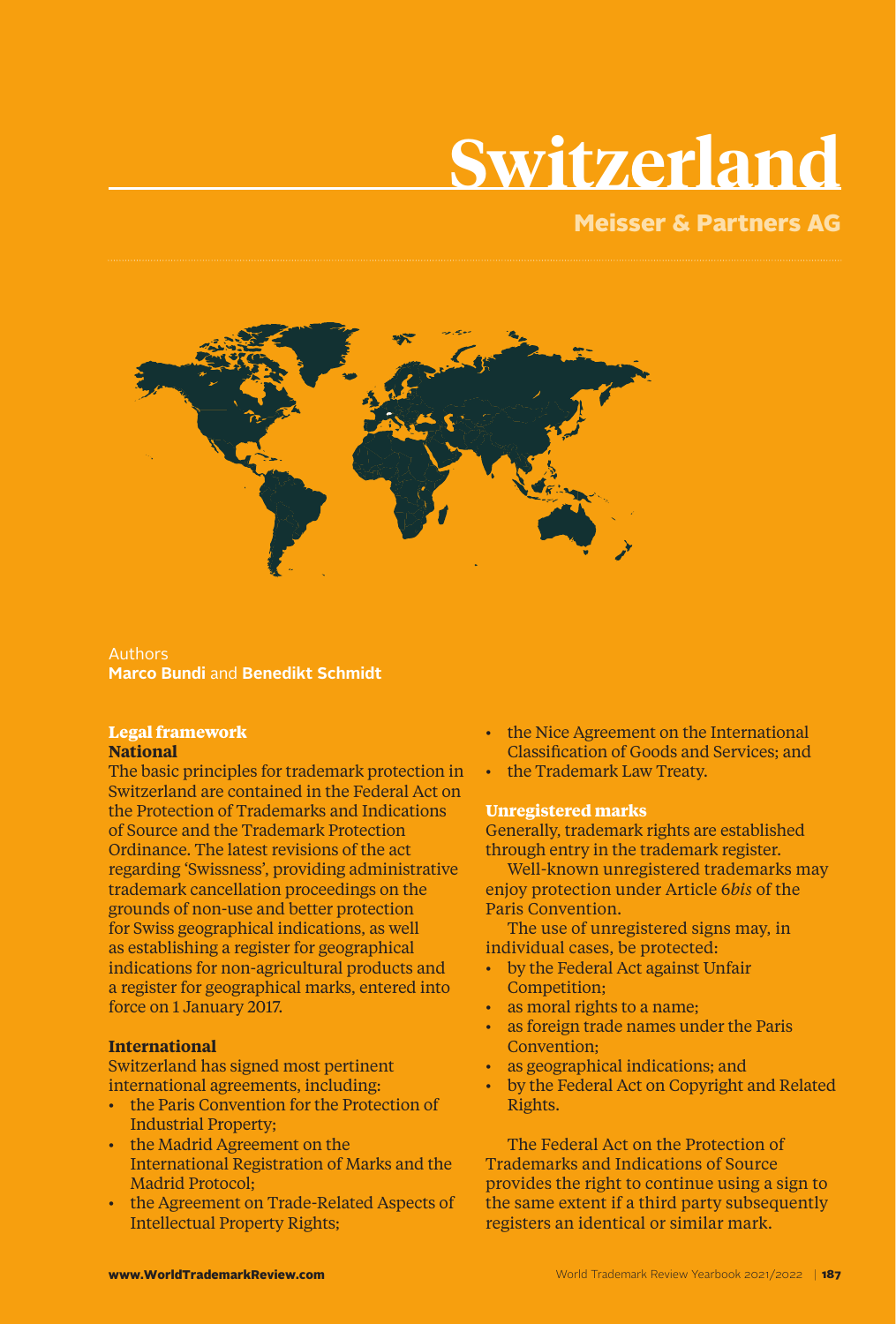#### **Registered marks**

Any natural or legal person can apply for trademark registration in Switzerland (restrictions apply to geographical and collective marks). Foreign applicants must indicate an address for service in Switzerland. There is no requirement of use or intent to use for filing an application. Still, trademarks that have been registered without any intention to use may be challenged. The current fee is Sfr550 for filing an application in up to three classes. Multi-class applications are available.

#### **Registrability**

All signs that are capable of distinguishing the goods and services of one undertaking from those of another are registrable. Provided that they can be represented graphically, marks may be any kind of sign, including:

- words, letters and numerals:
- figurative representations;
- three-dimensional (3D) shapes;
	- colours;
- sounds:
- motion marks;
- holograms;



**Marco Bundi**

Marco Bundi studied law in Zurich. He was admitted to the Bar in 2005 and subsequently joined the Swiss Bar Association. He practised law before the cantonal courts before obtaining his LLM (University of Bern). He joined Meisser & Partners AG in 2006, after working at the UN Special Court in Sierra Leone. He writes on various aspects of trademark law and regularly contributes to the *World Trademark Review*.

He obtained his doctorate from the University of Bern in 2008 and became a notary public in 2014. His practice covers IP rights enforcement, including domain disputes, unfair competition issues (including counterfeiting and passing off) and proceedings before national authorities and courts. He became a partner in 2012.



Partner schmidt@swisstm.com

Benedikt Schmidt studied law in Zurich and Paris. He was admitted to the Bar in Switzerland in 2004. He joined Meisser & Partners AG in 2005 and became a partner in 2012.

Mr Schmidt has written several articles on various aspects of trademark law, as well as three chapters within a standard publication on geographical indications. His practice includes counselling on registrability and enforcement of IP rights – mainly trademarks, design patents and copyrights – including anti-counterfeiting, customs measures, domain disputes and protection against unfair competition. He is a member of the Swiss Bar Association, the Swiss Association for Intellectual Property Law, INTA, the International Association for the Protection of Intellectual Property and the Pharmaceutical Trademarks Group.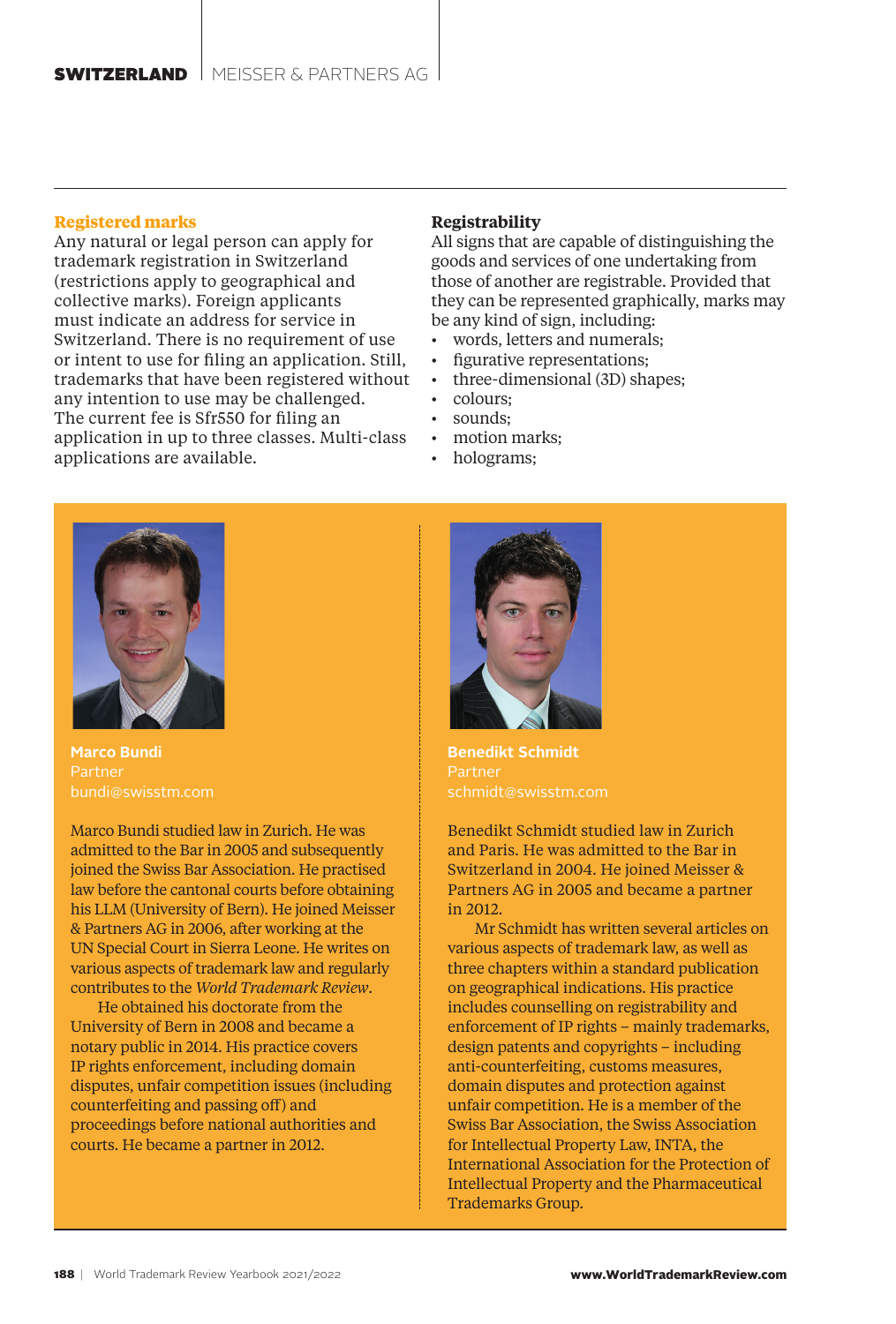- position marks;
- combinations of the above; or
- other non-traditional marks (eg, olfactory marks).

The Federal Administrative Court accepted olfactory marks in principle, but denied protection in a particular case due to a lack of graphical representability.

The Federal Act on the Protection of Trademarks and Indications of Source differentiates between individual, certification, collective and geographical marks.

Article 2 of the act excludes signs from registration that are:

- in the public domain, unless they have acquired secondary meaning;
- shapes constituting the nature of the goods or shapes of the goods or their packaging that are technically necessary;
- misleading; or
- contrary to public policy, morality or applicable law.

The relevant languages for examination are the official languages (French, German, Italian and Rhaeto-Romanic) and basic English, which is considered to be known by the average consumer.

Public domain: Signs that are in the public domain are signs that lack distinctiveness or must be kept free for trade. Signs that lack distinctiveness include:

- single numerals or single letters of the Latin alphabet;
- simple geometrical signs (eg, circles and rectangles);
- descriptive signs including words, images, slogans or pictograms that describe the nature, quality, quantity, purpose, effect, content, get-up, addressee, geographical origin or other characteristics of the goods or services – for example: KEYTRADER in Class 36; MUFFIN KING in Class 30; NOBLEWOOD in Classes 2, 19 and 27; VIAGGIO in Class 12; COOL ACTION in Class 3; JAZZ in Class 9; GOLD BAND in Class 34; OKTOBERFEST-BIER in Class 32; VERY IMPORTANT PHARMACY in Classes 3, 5 and 44; and SIBIRICA in Classes 10,

20 and 24 (direct geographical indications are registrable if they are registered in the country of origin, provided that the goods are limited to said origin; or the service provider is of said origin); and a red sole for women's shoes (position mark);

- general indications of quality or purely promotional signs (eg, SUPER, MASTER, MASTERPIECE, TOP, HYPE, PRIMO or ROYAL);
- common or banal signs (eg, ENTERPRISE or NETTO), references to a company form (eg, Ltd), ccTLDs and generic TLDs (eg, '.com' and '.ch'), telephone numbers (eg, 0800), plant variety denominations and international non-proprietary names; and
- shapes that are expected and common in the relevant sector – such forms can be registered as 3D marks in case they are combined with distinctive two-dimensional elements that significantly affect the overall impression.

Names of persons and characters may be registered, unless they are frequently cited to describe the goods or services or must be kept free for trade (eg, MOZART in Class 9 or RAPUNZEL in Classes 9, 14, 16, 20, 21, 28 and 41).

A trademark may consist of distinctive and non-distinctive elements and is registrable if one significant element is distinctive. Disclaimers are neither required nor permissible for non-distinctive elements.

Signs that must be kept free for trade are those which are indispensable to that trade (eg, abstract colours such as the colour blue for beverages, POST for postal and MARCHÉ for restaurant and food services).

Signs that initially lack distinctiveness and that are not absolutely indispensable for trade may acquire secondary meaning and be registered on evidence of extensive use in Switzerland. The Federal Institute of Intellectual Property (IPI) typically requires proof of use over several years (usually 10 years) in all Swiss territories (French, Italian and German speaking parts) as a trademark (eg, not as a company name), in relation to the designated goods and services and to a significant extent. Documents or surveys are accepted as evidence.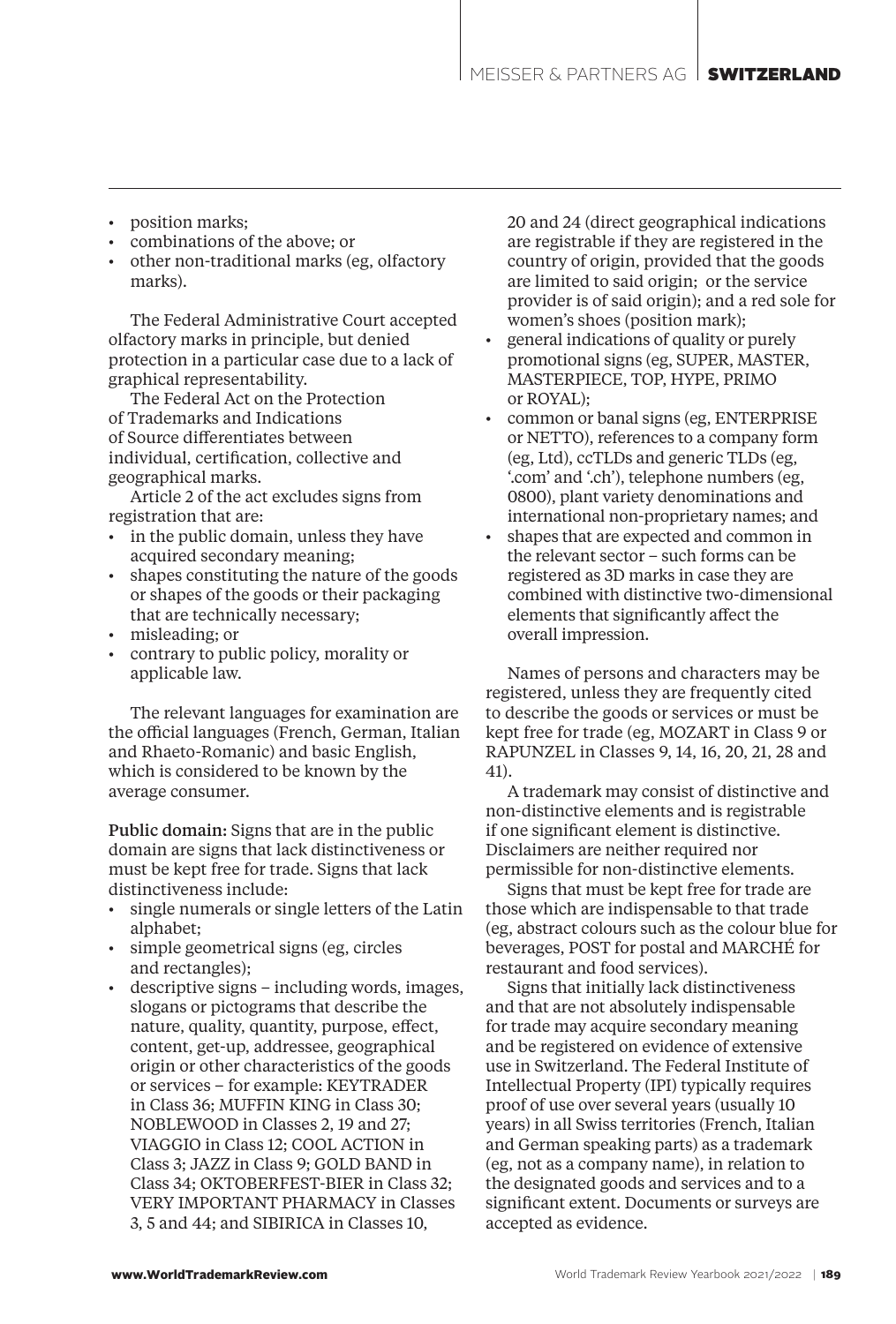Shape marks: Shape marks that are 3D signs additionally applied to goods (ie, the star on Mercedes-Benz cars) are examined by the IPI based on whether they are in the public domain. However, shape marks that represent the shape of the goods or their packaging cannot be registered if they are in the public domain, if their features correspond to the nature of the goods (eg, a ring) or which are determined by technical necessities. Such shapes cannot acquire secondary meaning.

Misleading signs: A trademark is misleading if it creates expectations that are not fulfilled by the goods or services marked (eg, CAFÉ for coffee substitutes). The most relevant cases in this field are geographical indications that mislead as to the origin of the designated goods or services. The IPI is strict when it comes to geographical indications and holds that a sign consisting of or containing a geographical term evokes the expectation that the designated goods originate in that location. This presumption is rebuttable if:

- the place is unknown;
- the sign has a clear and direct other or symbolic meaning;
- the place is obviously unsuitable for production or commerce of the goods claimed;
- the sign is a designation of type;
- the sign has acquired secondary meaning;
- the sign has degenerated into a denomination of a genus (eg, Hamburger for food products); or
- the overall impression does not evoke the expectation of any geographical origin (eg, the geographical term in the mark rather refers to the point of sale, the place of an event, the content, the owner of the mark or others, such as DEUTSCHER FUSSBALL-

BUND in Class 29; and THE HARLEM GOSPEL SINGERS in Class 25).

Applications for marks that evoke a geographical origin may still be registered if the sign is distinctive and if the goods or services are restricted to the respective origin (eg, AFRI-COLA for African beverages). A foreign indication should meet the statutory requirements of the country concerned, subject to misleading Swiss consumers. A Swiss indication is generally considered being of Swiss origin if:

- products are grown and harvested in Switzerland (natural products);
- 80% of the raw material weight is of Swiss origin and the processing step that gives the product its essential characteristics is carried out in Switzerland (foodstuffs); or
- 60% of the manufacturing costs are accumulated in Switzerland and the processing step that gives the product its essential characteristics is carried out in Switzerland (industrial products).

Public policy: Signs against public policy or morality include racist, religiously hostile or sexually offensive signs or names of prominent individuals (without their consent) (eg, BUDDHA BAR in Classes 9 and 41; MADONNA in various classes; and MINDFUCK in Classes 21, 25, 35 and 41). Signs against applicable law include those containing protected names, coats of arms and emblems (Swiss national legislation goes beyond Article 6*ter* of the Paris Convention) and any other signs that are prohibited by law (eg, 'mild' for tobacco products).

Geographical marks: The new law established a register for geographical indications for

## A trademark is misleading if it creates expectations that are not fulfilled by the goods or services marked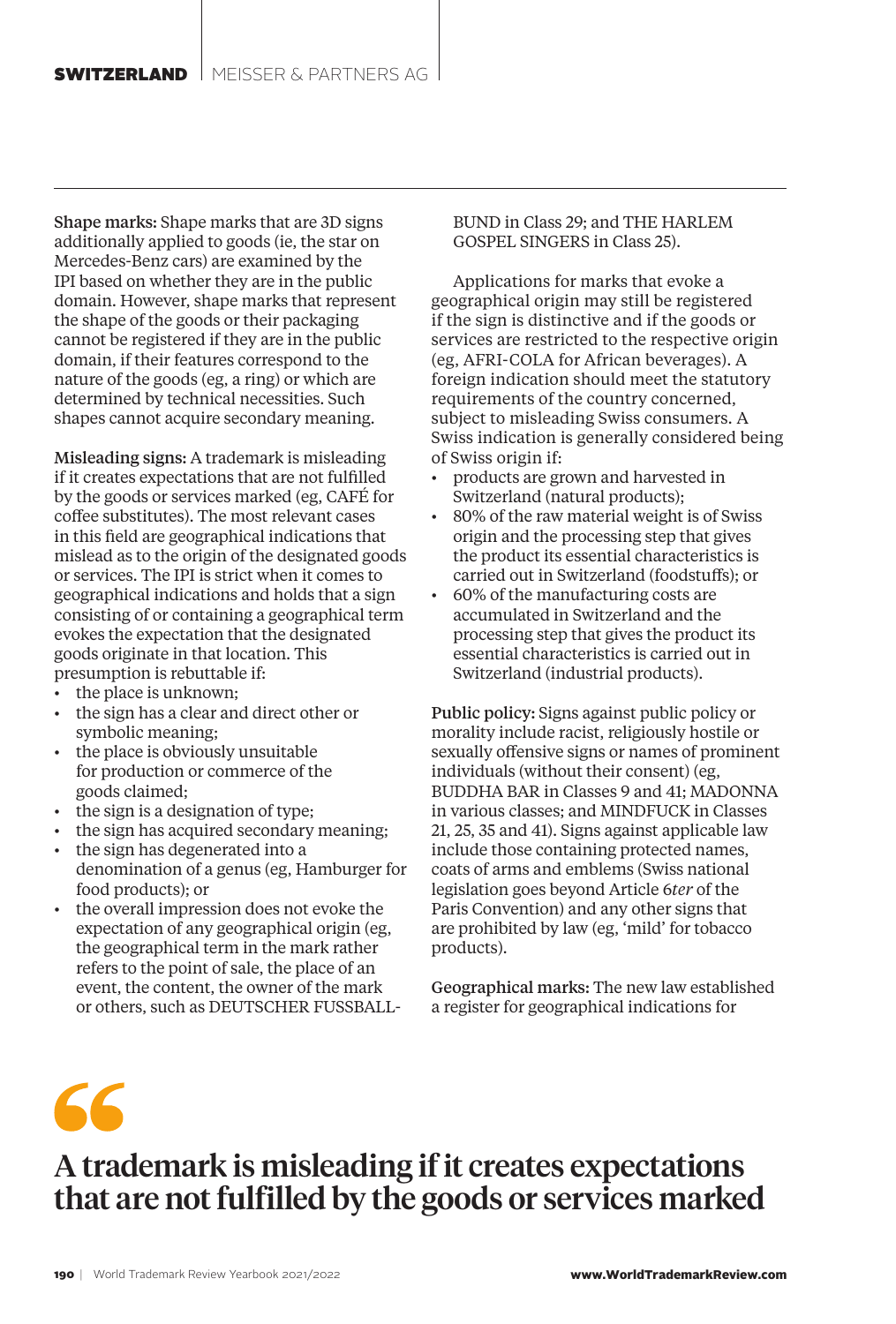non-agricultural products and a register for geographical marks. It is possible to register geographical indications (both agricultural and non-agricultural), wine designations recognised by the cantons and indications of source that are the subject of a Federal Council ordinance (eg, for watches) as geographical marks. The applicant of a geographical mark must be a representative group and must file regulations governing the use of the mark. Anyone who fulfils the conditions is entitled to use the geographical mark. A geographical mark is not vulnerable in case of non-use; it cannot be licensed or transferred, and no opposition based on a geographical mark can be filed.

#### **Maintenance**

Declarations or evidence of use need not be submitted to the IPI in order to maintain a trademark registration. Trademarks that are not used for an uninterrupted five-year period (starting from the expiry of the opposition period for national marks, the declaration of grant of protection for International marks or a final decision in case of a refusal or opposition) may be challenged on the grounds of non-use before the IPI or civil courts, unless proper reasons for non-use exist. Non-use may be invoked by the defendant in opposition proceedings and before civil courts.

If use of the trademark is commenced or resumed after more than five years, the right to the trademark is restored with effect from the original priority date, unless non-use has been invoked prior to the commencement or resumption of use.

Generally, the trademark must be used as registered. However, minor variations are permissible in order to prove genuine use, as long as the distinctive core of the mark is maintained. Omitting (distinctive) elements is generally more critical than adding such.

#### **Procedures**

#### **Examination**

The IPI examines applications on absolute grounds only. Relative grounds may be raised by holders of earlier rights within opposition or civil proceedings. The timeframe from application to examination or registration is usually six days to six months. Accelerated examination can be requested for Sfr400. The IPI will then examine the application within four weeks. Swiss trademark applications (unlike international applications designating Switzerland) may be amended during the application process. However, in case of significant amendments, the application date will shift to the date on which the amendments were filed. IPI decisions can be appealed to the Federal Administrative Court and thereafter to the Federal Supreme Court.

#### **Opposition**

Oppositions to a registration may be filed by the owners of:

- prior Swiss national trademark applications or registrations;
- prior International registrations designating Switzerland; and
- trademarks that are well known in Switzerland under Article 6*bis* of the Paris Convention.

The non-extendable three-month opposition period starts from the registration and publication date (for national registrations) or the first day of the month following publication in the *WIPO Gazette* (for international registrations). The official fee is Sfr800. Compensation awarded to the prevailing party is between Sfr1,200 and Sfr2,400. If use of the prior mark is not challenged, proceedings usually take one to two years. IPI opposition decisions can be appealed to the Federal Administrative Court, whose decision is final.

#### **Registration and duration**

The trademark is protected as of the application date for a 10-year period and can be renewed for further 10-year periods. The renewal fees are Sfr700, irrespective of the number of classes. A six-month grace period exists for late renewal (against an additional Sfr50 fee).

The use of the  $\circ$  symbol is not mandatory. Its use for a mark that is not registered may be considered as an act of unfair competition.

#### **Removal from register**

The IPI may not cancel registered trademarks *ex officio*. Third parties may particularly request removal based on absolute or relative grounds, abusive registration or non-use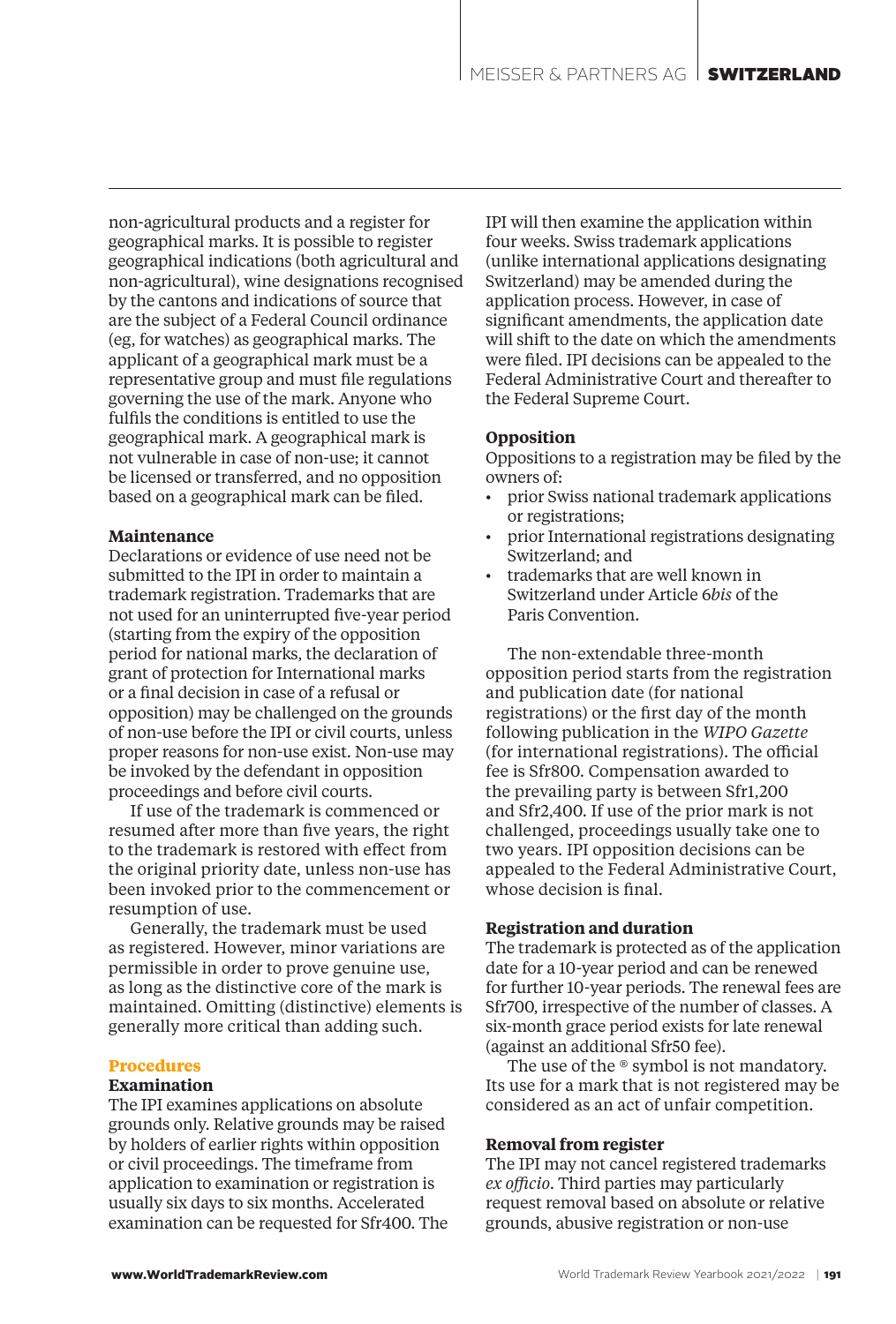before civil courts. Cancellation proceedings based on non-use can also be initiated within a simplified administrative proceeding before the IPI. The requesting party must show *prima facie* evidence of non-use, while the owner of the mark must provide *prima facie*  evidence of use. An in-use search provided by a service provider may be considered as sufficient evidence before the IPI. The official fee for administrative proceedings is Sfr800. Party compensation is between Sfr1,200 and Sfr2,400, plus compensation of expenses for in-use searches may be awarded to the prevailing party.

#### **Enforcement**

**Grounds of infringement and proceedings**  The owner of an earlier mark may prohibit others from using an identical or similar mark for identical or similar goods and services in case likelihood of confusion results. The scope of protection covers any use of the mark as a distinctive sign in the course of trade, including in import, export or transit (eg, as mark, company or domain name). The owner of an earlier mark may particularly introduce an opposition, civil action, criminal action and/or customs measures. Preliminary measures are available.

The Federal Act on the Protection of Trademarks and Indications of Source indicates no time limit for civil actions. Generally, after four to eight years, the civil courts may dismiss an action due to forfeiture. In case of bad faith, there is usually no forfeiture. Provisional injunctions should be brought before the court within approximately four months. Criminal complaints must be submitted within three months after the offender has become known. If the offender acts for commercial gain, he or she will be prosecuted *ex officio*.

As a general rule, the burden of proof lies with the party deriving rights from an alleged fact. This party bears the consequences of lack of evidence. The registered trademark owner enjoys a presumption that its rights are valid. In criminal proceedings it is often difficult to present sufficient evidence of commercial use and/or wilful infringement. In civil actions, the calculation of damages can likewise prove complex. Punitive damages are not available.

A key question is usually whether there is likelihood of confusion in the relevant trade circles. The main factors for likelihood of confusion are the similarity of signs, the similarity of goods and services and the distinctiveness of the earlier mark. Weak or diluted trademarks or trademark elements (eg, CHIC for Class 3; ELLE for women's clothing; FM for broadcasting; or NEWCARE for care products) enjoy a narrower scope of protection, while well-known marks enjoy a broader scope.

Article 15 of the act allows a rights holder of a famous trademark to take action against use in relation to any goods or services if the distinctiveness of its trademark is jeopardised (dilution) or its reputation is exploited or affected.

Customs may suspend the import, export or transit of suspicious goods *ex officio* or on application. The applicant must then obtain preliminary measures. Simplified proceedings are available. For example, the consent of the declarant, holder or owner is deemed to be given if he or she does not expressly object to destruction.

#### **Defences and remedies**

Defences may include:

- no likelihood of confusion or noninfringement;
- earlier mark is void or not enforceable due to non-use;
- prior rights or prior use and the right to continued use;
- private, non-commercial use (however, private import, export or transit can be stopped);
- fair (ie, descriptive/informative/decorative) use;
- exhaustion of rights; and
- forfeiture.

Remedies may include:

- securing evidence:
- declaratory judgment;
- injunction/prohibition;
- remedy of existing infringement;
- disclosure of information to the origin and quantity of goods;
- damages/redress/surrender of profits;
	- publication of judgment;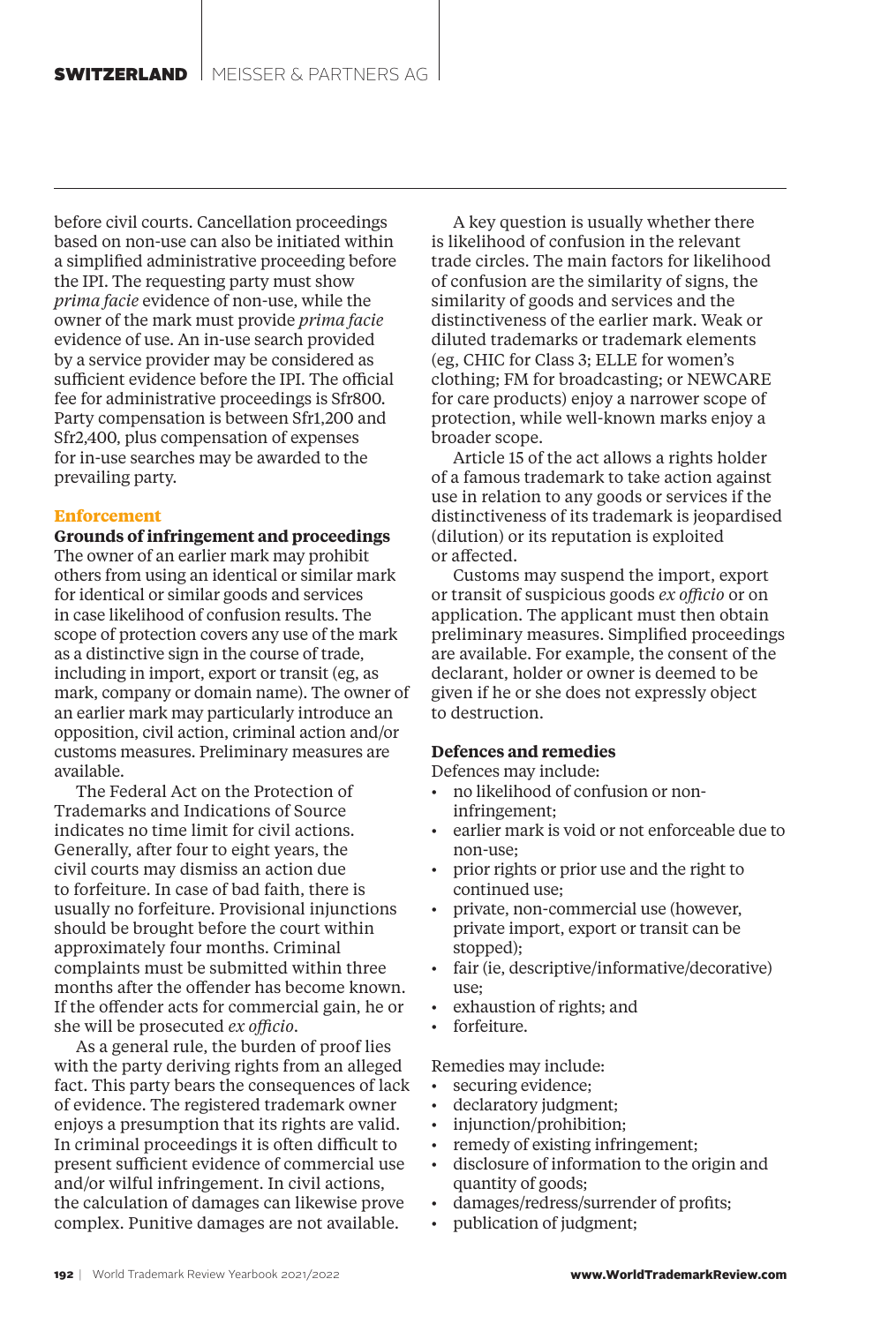## 66

## The Unfair Competition Act may allow proceedings against unfair behaviour, including hindering and blocking, unnecessary imitation and exploitation of reputation or creation of a risk of confusion

- destruction of infringing goods; and
- criminal penalties (eg, imprisonment or fine).

#### **Specialised courts**

No specialised trademark courts exist in Switzerland, but civil cases are judged by the higher cantonal or commercial courts. Decisions of these first-instance courts can be appealed to the Federal Supreme Court.

#### **Ownership changes and rights transfers**

Swiss trademark applications and registrations may be totally or partially assigned (except geographical marks). The assignment must be in writing and usually includes goodwill. The recordal in the register is not constitutive, but a recorded assignment is effective towards third parties acting in good faith.

Licences may be recorded in the register, but such recordal is not mandatory (except for collective marks). The recordal may be in the interest of the licensee, since the licence becomes binding on any rights to the trademark subsequently acquired. Use by a licensee is attributed to the owner in case a valid licence can be shown.

Security interests in trademarks are possible. While the recordal in the register is not constitutive, only recorded rights have effect against third parties acting in good faith.

#### **Related rights**

Trademark rights can overlap with other rights, particularly copyrights, designs, moral rights (eg, rights in one's own name), rights to a company name and rights under geographical indications and unfair competition laws.

The Federal Act on the Protection of Trademarks and Indications of Source protects owners against the use of confusingly similar marks in connection with similar goods or services as an identifier of commercial origin. Other types of use (eg, comparisons with a competitor's products, imitations of trade dress or denigration) may be pursued under the Unfair Competition Act, the Design Protection Act if there is a registered design or the Copyright Act if the mark qualifies as an artwork under the act. In practice, these acts are often invoked simultaneously.

#### **Online issues**

Generally, all laws apply in virtual life as they do in real life. The Federal Act on the Protection of Trademarks and Indications of Source, the Unfair Competition Act and laws on the protection of moral rights and company names typically apply in online trademark issues. Although trademark infringement may be established only where a website involves similar goods or services, other laws may apply in case of an inactive site or a site offering dissimilar goods or services. Access providers are not liable under the pertinent IP laws.

The Unfair Competition Act may allow proceedings against unfair behaviour, including hindering and blocking, unnecessary imitation and exploitation of reputation or creation of a risk of confusion. In addition, several municipalities (ie, Montana, Lucerne, Frick and St Moritz) have successfully challenged domain names that included their geographical names before the civil courts, based on the Unfair Competition Act and their right to a name.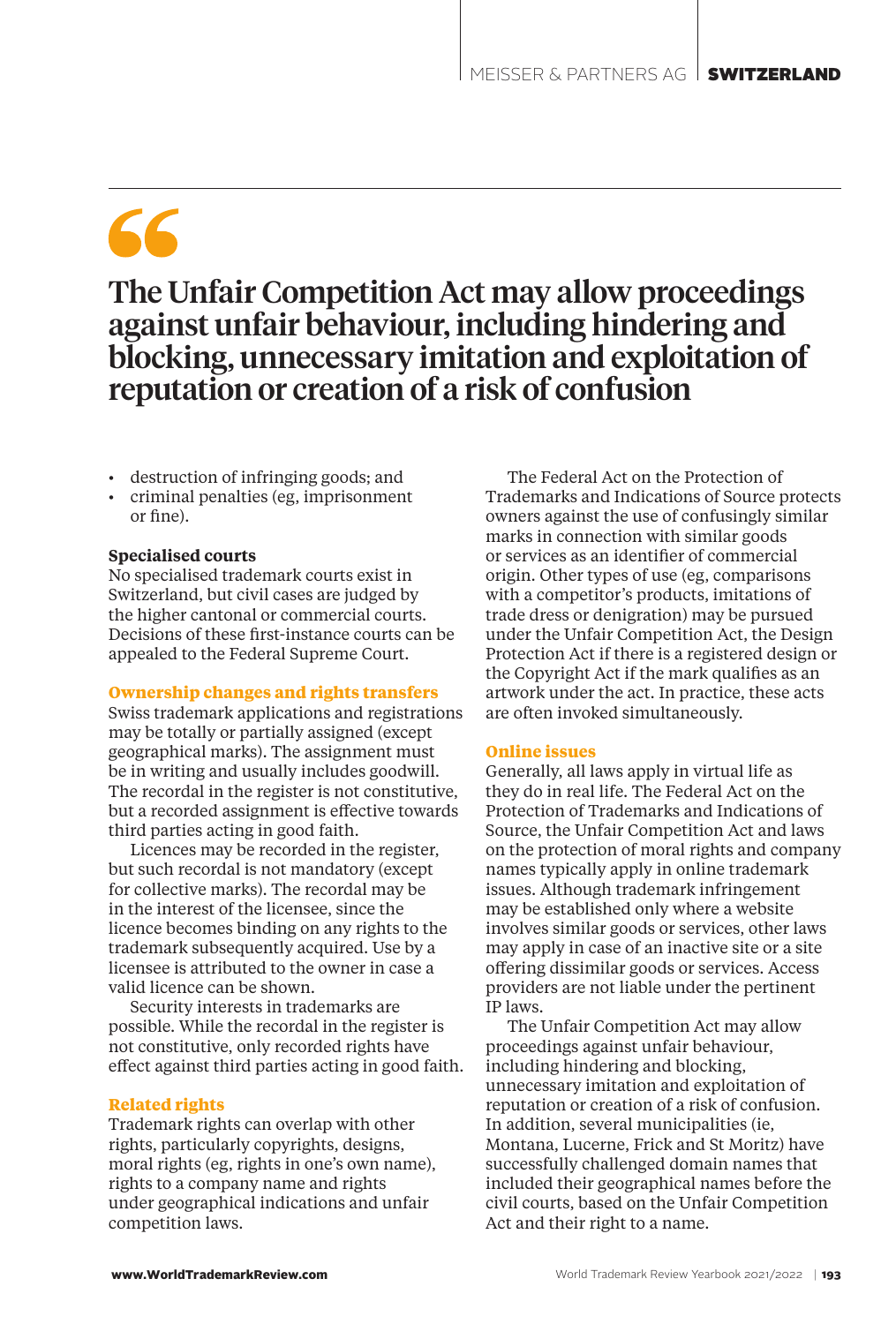#### **SWITZERLAND**  $M$  meisser & partners ag

Disputes over domain names may also be decided by a WIPO panel under the Rules of Procedure for Dispute Resolution Proceedings for '.ch' and '.li' domain names ('.li' being the TLD for Liechtenstein), which have been adopted by SWITCH (the '.ch' and '.li' registry). Under Paragraph 24(c) of the rules, the panellist will grant a cancellation request if the registration or use of the domain name constitutes a clear infringement of a right in a distinctive sign that the claimant owns under the law of Switzerland or Liechtenstein. WR

## Meisser & Partners

Trademarks and Law - www.swisstm.com

#### **Meisser & Partners AG**

Bahnhofstrasse 6 Klosters CH-7250 **Switzerland Tel** +41 81 410 23 23 **Fax** +41 81 410 23 24 **Web** www.swisstm.com